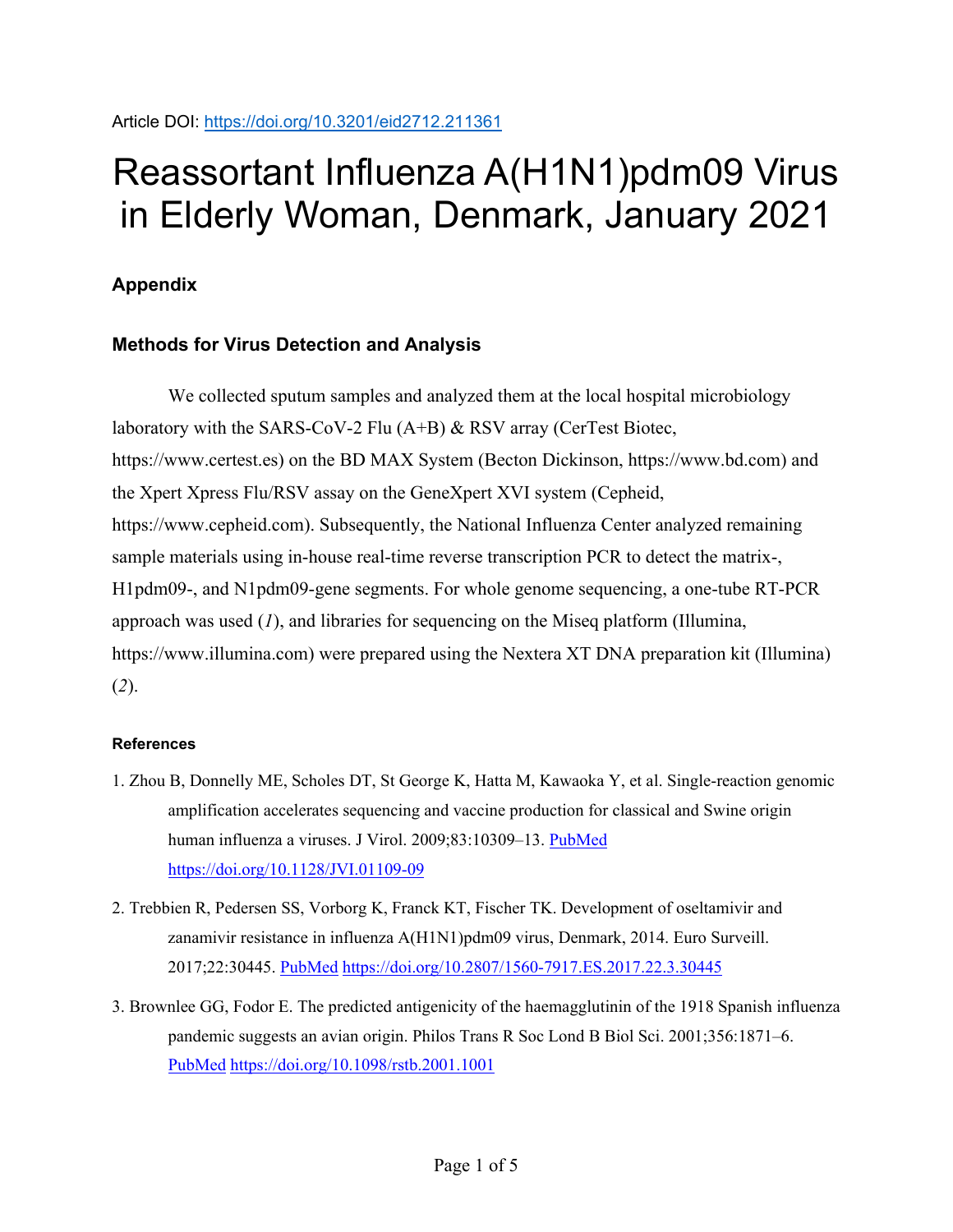|                                       | A/Guangdong-     |             |              |            |             |              |             |
|---------------------------------------|------------------|-------------|--------------|------------|-------------|--------------|-------------|
|                                       | Maonan/SW1636/   | A/Victoria/ | A/Wisconsin/ | A/Denmark/ | A/Michigan/ | A/California | A/Brisbane/ |
| Reference virus                       | 2019             | 2570/19     | 588/19       | 3280/29    | 45/15       | /07/09       | 02/2018     |
| Hemagglutinin inhibition test results |                  |             |              |            |             |              |             |
| A/Guangdong-                          | 2560             |             |              |            |             |              |             |
| Maonan/SW1636/2019                    |                  |             |              |            |             |              |             |
| A/Victoria/2570/19                    |                  | 640         |              |            |             |              |             |
| A/Wisconsin/588/19                    |                  |             | 1280         |            |             |              |             |
| A/Denmark/3280/29                     |                  |             |              | < 2560     |             |              |             |
| A/Michigan/45/15                      |                  |             |              |            | 640         |              |             |
| A/California/07/09                    |                  |             |              |            |             | 640          |             |
| A/Brisbane/02/2018                    |                  |             |              |            |             |              | 960         |
| A/Denmark/1/2021                      | 20 <sub>20</sub> | $20$        | $20$         | $20$       | 30          | $20$         | $20$        |
| Microneutralization results           |                  |             |              |            |             |              |             |
| A/Michigan/45/15                      |                  |             |              |            | 640         | 120          |             |
| A/California/07/09                    |                  |             |              |            | 40          | 240          |             |
| A/Guangdong-                          | 7680             |             |              |            |             | 1280         |             |
| Maonan/SW1636/2019                    |                  |             |              |            |             |              |             |
| A/California/07/09                    | 640              |             |              |            |             | 1920         |             |
| A/Denmark/1/2021                      | $20$             | 20          | 20           | 20         | $20$        | 30           | 30          |

\*The case variant virus was tested against a panel of reference ferret antisera of A/H1N1pdm09 viruses provided by WHO CC, Francis Crick Institute, UK. The cross-testing of viruses and antisera are indicated with the average titer-value from duplicates. A titer below 20 is considered as no reaction. Thus, in both tests there was no cross-reactivity to the A(H1N1)pdm09 vaccine virus but to some of the other A(H1N1)pdm09 viruses at low levels.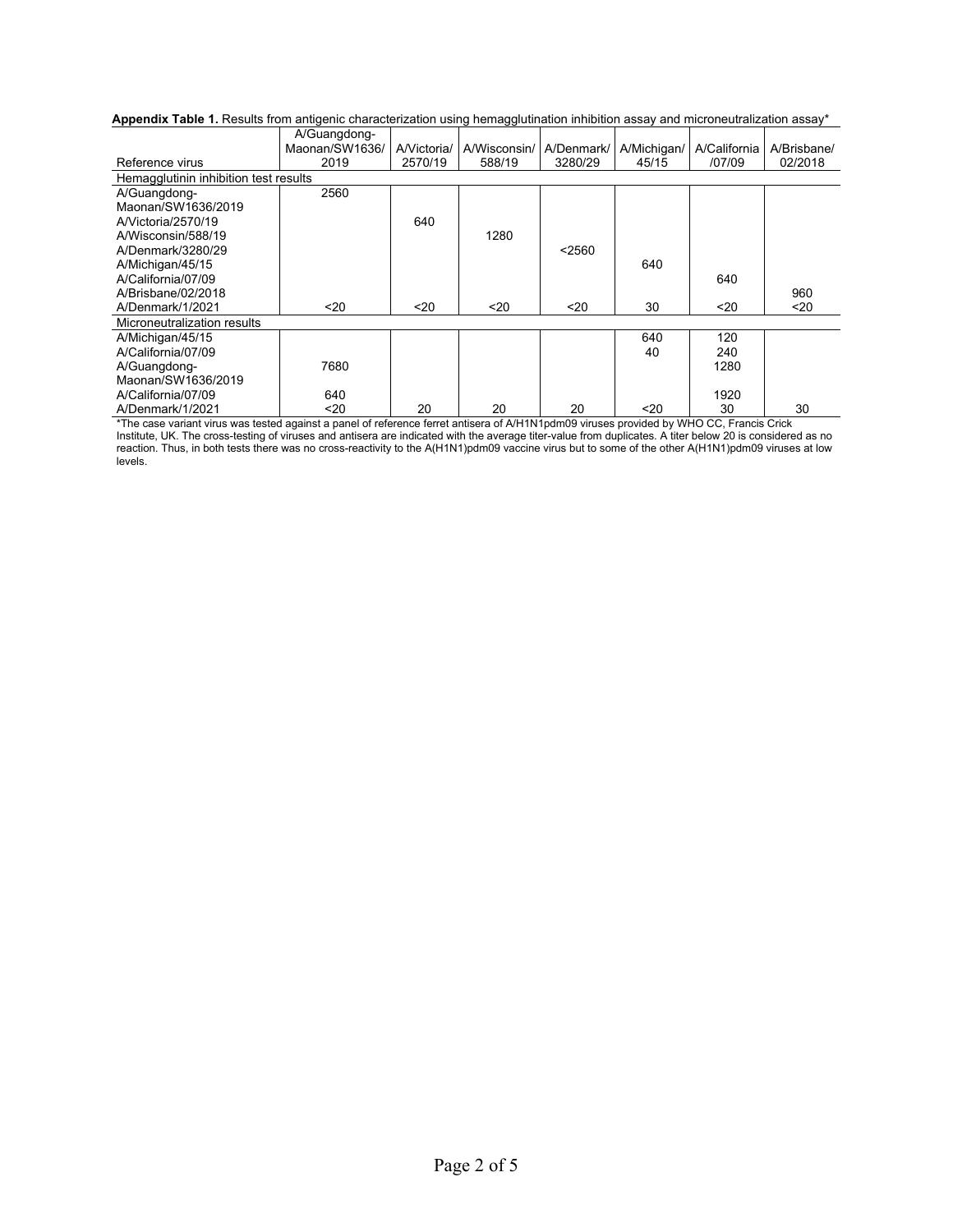|             |                       | Collection            |                |                                        |                                                                              |                                                    |                                                                                                                                                                                                                                                         |
|-------------|-----------------------|-----------------------|----------------|----------------------------------------|------------------------------------------------------------------------------|----------------------------------------------------|---------------------------------------------------------------------------------------------------------------------------------------------------------------------------------------------------------------------------------------------------------|
| Segment ID* | Country               | date                  | Isolate-ID     | Isolate name                           | Originating Lab                                                              | Submitting Lab                                     | Authors                                                                                                                                                                                                                                                 |
| EPI1785107  | Germany               | 2015 Aug<br>26        | EPI ISL 504872 | A/swine/Soegel/22071/2015              |                                                                              | Import from<br>public-domain                       | Duerrwald, R.; Groth, M.; Krumbholz, A.;<br>Lange, J.; Philipps, A.; Zell, R.                                                                                                                                                                           |
| EPI1785091  | Germany               | 2015 May<br>21        | EPI ISL 504870 | A/swine/Luedinghausen/21728/2<br>015   |                                                                              | Import from<br>public-domain                       | Duerrwald, R.; Groth, M.; Krumbholz, A.;<br>Lange, J.; Philipps, A.; Zell, R.                                                                                                                                                                           |
| EPI1785075  | Germany               | 2015 Apr<br>15        | EPI ISL 504868 | A/swine/Diepholz/21603/2015            |                                                                              | Import from<br>public-domain                       | Duerrwald, R.; Groth, M.; Krumbholz, A.;<br>Lange, J.; Philipps, A.; Zell, R.                                                                                                                                                                           |
| EPI1784875  | Germany               | 2014 Aug<br>10        | EPI ISL 504843 | A/swine/Wachtum/20657/2014             |                                                                              | Import from<br>public-domain                       | Duerrwald, R.; Groth, M.; Krumbholz, A.;<br>Lange, J.; Philipps, A.; Zell, R.                                                                                                                                                                           |
| EPI1784859  | Germany               | 2014 Sep<br>16        | EPI ISL 504841 | A/swine/Rosendahl/20634/2014           |                                                                              | Import from<br>public-domain                       | Duerrwald, R.; Groth, M.; Krumbholz, A.;<br>Lange, J.; Philipps, A.; Zell, R.                                                                                                                                                                           |
| EPI1201916  | Germany               | 2017 Mar<br>10        | EPI ISL 304243 | A/swine/Germany/SIR1818/2017           | Friedrich-Loeffler-<br>Institut                                              | Friedrich-Loeffler-<br>Institut                    | Harder, Timm C.; Henritzi, Dinah                                                                                                                                                                                                                        |
| EPI1080448  | France                | <b>2016 Nov</b><br>14 | EPI ISL 281884 | A/swine/France/AR9191/2016             |                                                                              | Friedrich-Loeffler-<br>Institut                    | Henritzi, Dinah; Harder, Timm C.                                                                                                                                                                                                                        |
| EPI1365955  | Hungary               | 2018 Dec<br>17        |                | EPI ISL 340478 A/Hungary/20/2019       | <b>National Public</b><br><b>Health Institute</b>                            | Hungarian<br>National Center of<br>Epidemiology    |                                                                                                                                                                                                                                                         |
| EPI1582934  | Cameroon              | 2019 Apr<br>16        |                | EPI ISL 388855 A/Yaounde/19V-2830/2019 | Centre Pasteur du<br>Cameroun                                                | <b>Crick Worldwide</b><br>Influenza Centre         |                                                                                                                                                                                                                                                         |
| EPI1542971  | Georgia               | 2019 Apr<br>08        |                | EPI ISL 377238 A/Georgia/749/2019      | <b>National Centre</b><br>for Disease<br><b>Control and Public</b><br>Health | Crick Worldwide<br>Influenza Centre                |                                                                                                                                                                                                                                                         |
| EPI748982   | Latvia                | 2016 Feb<br>29        |                | EPI ISL 219670 A/Latvia/03-011553/2016 | State Agency,<br><b>Infectology Center</b><br>of Latvia                      | Crick Worldwide<br>Influenza Centre                |                                                                                                                                                                                                                                                         |
| EPI1543082  | Slovakia              | 2019 Apr<br>10        |                | EPI ISL 377294 A/Trnava/535/2019       | <b>National Public</b><br>Health Institute of<br>Slovakia                    | Crick Worldwide<br>Influenza Centre                |                                                                                                                                                                                                                                                         |
| EPI1575087  | Russian<br>Federation | 2019 Apr<br>24        |                | EPI ISL 387098 A/Sakha/3-24V/2019      | <b>State Research</b><br>Center of Virology<br>and Biotechnology             | Crick Worldwide<br>Influenza Centre                |                                                                                                                                                                                                                                                         |
| EPI1161425  | <b>United States</b>  | 2009 Apr<br>09        |                | EPI ISL 227813 A/California/07/2009    |                                                                              | Import from<br>public-domain                       | Tan, G.; Pickett, B.; Fedorova, N.;<br>Amedeo, P.; Isom, R.; Hu, L.; Christensen,<br>J.; Miller, J.; Durbin, A.; Arumemi, F.;<br>Williams, T.; Bao, Y.; Sanders, R.;<br>Zhdanov, S.; Kiryutin, B.; Lipman, D.J.;<br>Tatusova, T.; Hatcher, E.; Wang, J. |
| EPI1542570  | China                 | 2019 Jun<br>17        | EPI ISL 377080 | A/Guangdong-<br>Maonan/SWL1536/2019    | <b>WHO Chinese</b><br>National Influenza<br>Center                           | <b>WHO Chinese</b><br>National Influenza<br>Center | Xiaoxu, Zeng; Xiyan, Li; Weijuan, Huang;<br>Lei, Yang; Dayan, Wang                                                                                                                                                                                      |
| EPI466580   | Madagascar            | 2013 May<br>24        |                | EPI ISL 145424 A/Madagascar/02064/2013 | Institut Pasteur de<br>Madagascar                                            | National Institute<br>for Medical<br>Research      |                                                                                                                                                                                                                                                         |

**Appendix Table 2.** We gratefully acknowledge the authors, originating and submitting laboratories of the sequences from GISAID's EpiFlu Database on which this research is based. All submitters of data may be contacted directly via www.gisaid.org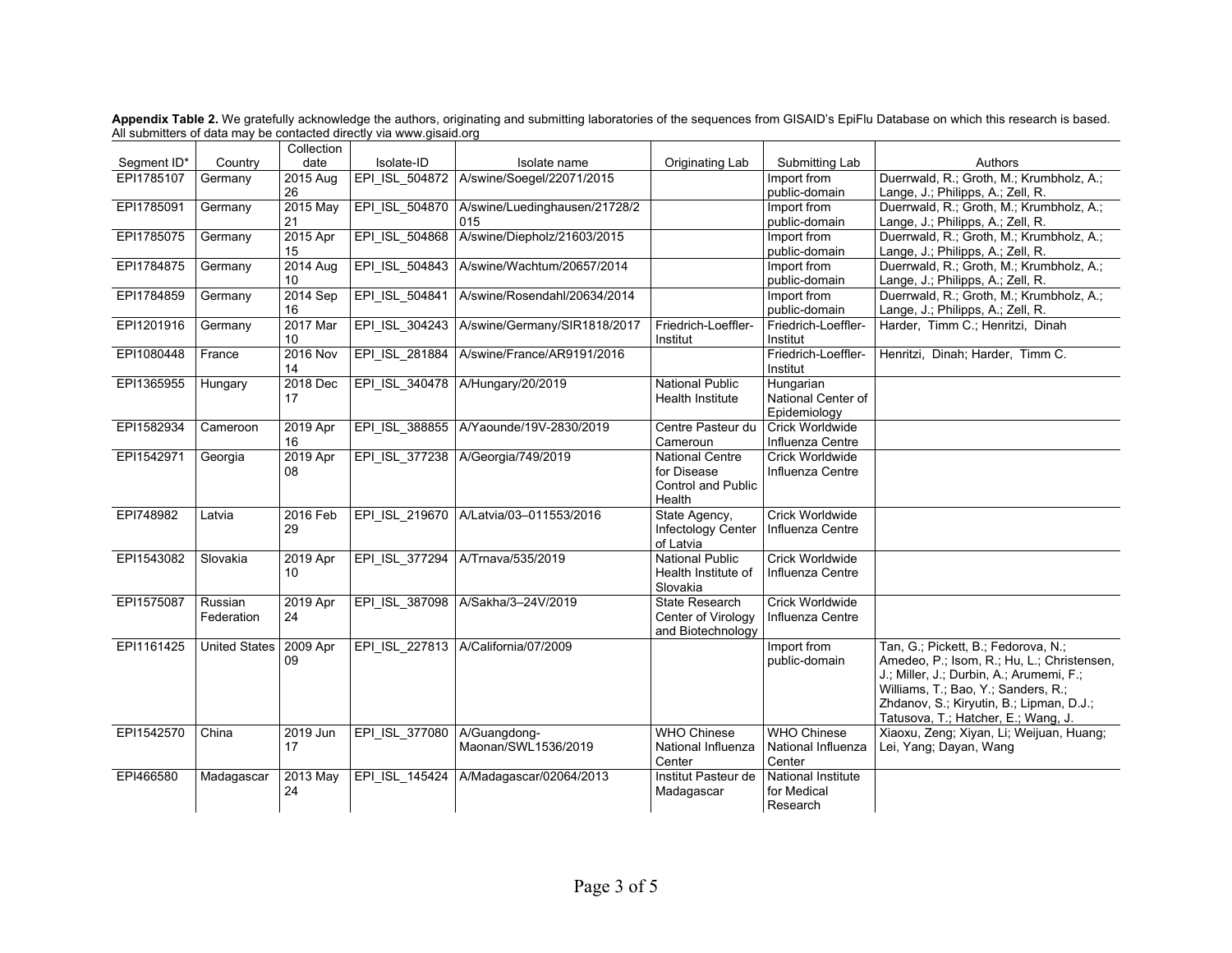|             |              | Collection      |                |                                 |                           |                           |                                        |
|-------------|--------------|-----------------|----------------|---------------------------------|---------------------------|---------------------------|----------------------------------------|
| Segment ID* | Country      | date            | Isolate-ID     | Isolate name                    | Originating Lab           | Submitting Lab            | Authors                                |
| EPI417118   | Belgium      | 2012 Dec        | EPI_ISL_134397 | A/Belgium/G917/2012             | Scientific Institute      | <b>National Institute</b> |                                        |
|             |              | 07              |                |                                 | of Public Health          | for Medical               |                                        |
|             |              |                 |                |                                 |                           | Research                  |                                        |
| EPI346697   | Iceland      | 2011 Mar        | EPI ISL 99924  | A/Iceland/59/2011               | Landspitali -             | National Institute        |                                        |
|             |              | 24              |                |                                 | University                | for Medical               |                                        |
|             |              |                 |                |                                 | Hospital                  | Research                  |                                        |
| EPI417122   | Senegal      | 2012 Dec        | EPI ISL 134399 | A/Dakar/20/2012                 | Institut Pasteur de       | National Institute        |                                        |
|             |              | 09              |                |                                 | Dakar                     | for Medical               |                                        |
|             |              |                 |                |                                 |                           | Research                  |                                        |
| EPI770076   | Japan        | 2016 Feb        | EPI ISL 223792 | A/SAPPORO/18/2016               | Sapporo City              | <b>National Institute</b> | Takashita, Emi; Fujisaki, Seiichiro;   |
|             |              | 01              |                |                                 | Institute of Public       | of Infectious             | Shirakura, Masayuki; Watanabe, Shinji; |
|             |              |                 |                |                                 | Health                    | <b>Diseases</b>           | Odagiri, Takato                        |
| EPI347564   | Sweden       | <b>2011 Nov</b> | EPI ISL 100460 | A/Stockholm/35/2011             |                           | <b>Public Health</b>      |                                        |
|             |              | 22              |                |                                 |                           | Agency of                 |                                        |
|             |              |                 |                |                                 |                           | Sweden                    |                                        |
| EPI705858   |              | 2016 Feb        | EPI ISL 210175 | A/Christchurch/16/2010 NIB-74xp | <b>National Institute</b> | <b>National Institute</b> | Nicolson, Carolyn                      |
|             |              | 09              |                | (13/202)                        | for Biologic              | for Biologic              |                                        |
|             |              |                 |                |                                 | Standards and             | Standards and             |                                        |
|             |              |                 |                |                                 | Control (NIBSC)           | Control                   |                                        |
| EPI279895   | Hong Kong    | 2010 Jul        | EPI ISL 79623  | A/Hong Kong/2212/2010           | <b>Government Virus</b>   | National Institute        |                                        |
|             | (SAR)        | 16              |                |                                 | Unit                      | for Medical               |                                        |
|             |              |                 |                |                                 |                           | Research                  |                                        |
| EPI319447   | Czech        | 2011 Jan        | EPI ISL 90718  | A/Czech Republic/32/2011        | <b>National Institute</b> | <b>National Institute</b> |                                        |
|             | Republic     | 18              |                |                                 | of Public Health          | for Medical               |                                        |
|             |              |                 |                |                                 |                           | Research                  |                                        |
| EPI319527   | Russian      | 2011 Feb        | EPI ISL 90760  | A/St. Petersburg/27/2011        | <b>WHO National</b>       | National Institute        |                                        |
|             | Federation   | 14              |                |                                 | Influenza Centre          | for Medical               |                                        |
|             |              |                 |                |                                 | Russian                   | Research                  |                                        |
|             |              |                 |                |                                 | Federation                |                           |                                        |
| EPI466630   | South Africa | 2013 Jun        | EPI ISL 145449 | A/South Africa/3686/2013        | <b>National Institute</b> | <b>National Institute</b> |                                        |
|             |              | 10              |                |                                 | for Communicable          | for Medical               |                                        |
|             |              |                 |                |                                 | <b>Disease</b>            | Research                  |                                        |
| EPI1393451  | Norway       | 2018 Nov        | EPI ISL 347404 | A/Norway/3737/2018              | <b>WHO National</b>       | Crick Worldwide           |                                        |
|             |              | 27              |                |                                 | Influenza Centre          | Influenza Centre          |                                        |

\*All segments are hemagglutinin.